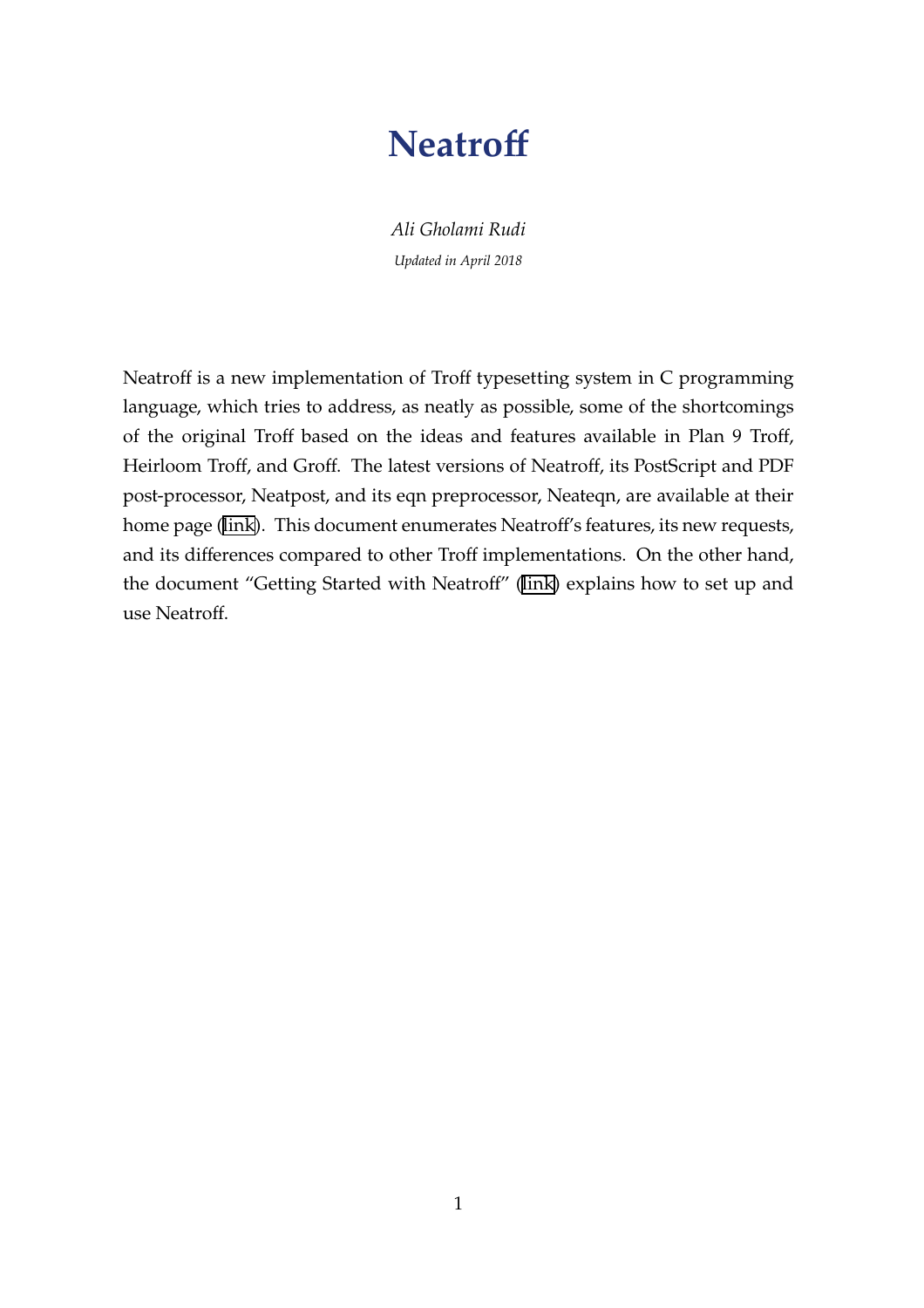### **Noteworthy Features**

The following list describes the main extensions of Neatroff compared to the original Troff (many of these extensions are available in Groff and Heirloom Troff as well). The number register .neat, which is always one in Neatroff, can be used to distinguish Neatroff from other Troff implementations.

#### *UTF-8 encoding*

In Neatroff, input files and characters, glyph names, ligatures, hyphenation patterns and dictionary, as well as quoted escape sequence delimiters and arguments of commands like .tr, .hc, .tc, .lc, .mc, and .fc are in UTF-8 encoding.

#### *Long macro, register, and environment names*

When not in compatibility mode (activated with -C command line option or the .cp request, as in Groff), Neatroff supports long macro, register, and environment names. It also supports Groff-style escape sequences with long arguments (for \[], \\*[], \\$[], \f[], \g[], \k[], \m[], \n[], and \s[]) and interpolating string registers with arguments  $(\n\cdot \frac{1}{xyz} \arg 1 \arg 2 \dots)$ . Note that like Groff, Neatroff supports named environments and is not limited to original Troff's three fixed environments.

#### *Advanced font features, ligature, and pairwise kerning*

Neatroff and Neatmkfn (which generates Neatroff's font descriptions) support many of the advanced font features available in OpenType fonts. In a font, a set of substitution and positioning rules may be specified, which are grouped into several features and scripts. In Neatroff, features can be enabled with .ff and the active script and language can be selected with .ffsc. Neatmkfn supports PostScript Type 1 fonts, TrueType fonts (TTF), and OpenType fonts (OTF). For the latter, however, it cannot extract glyph bounding boxes, which is used by the Neateqn preprocessor. Therefore, if an OpenType font is supposed to be used in Neateqn blocks, it should be converted to TrueType first (the script that comes with Neatmkfn does this automatically).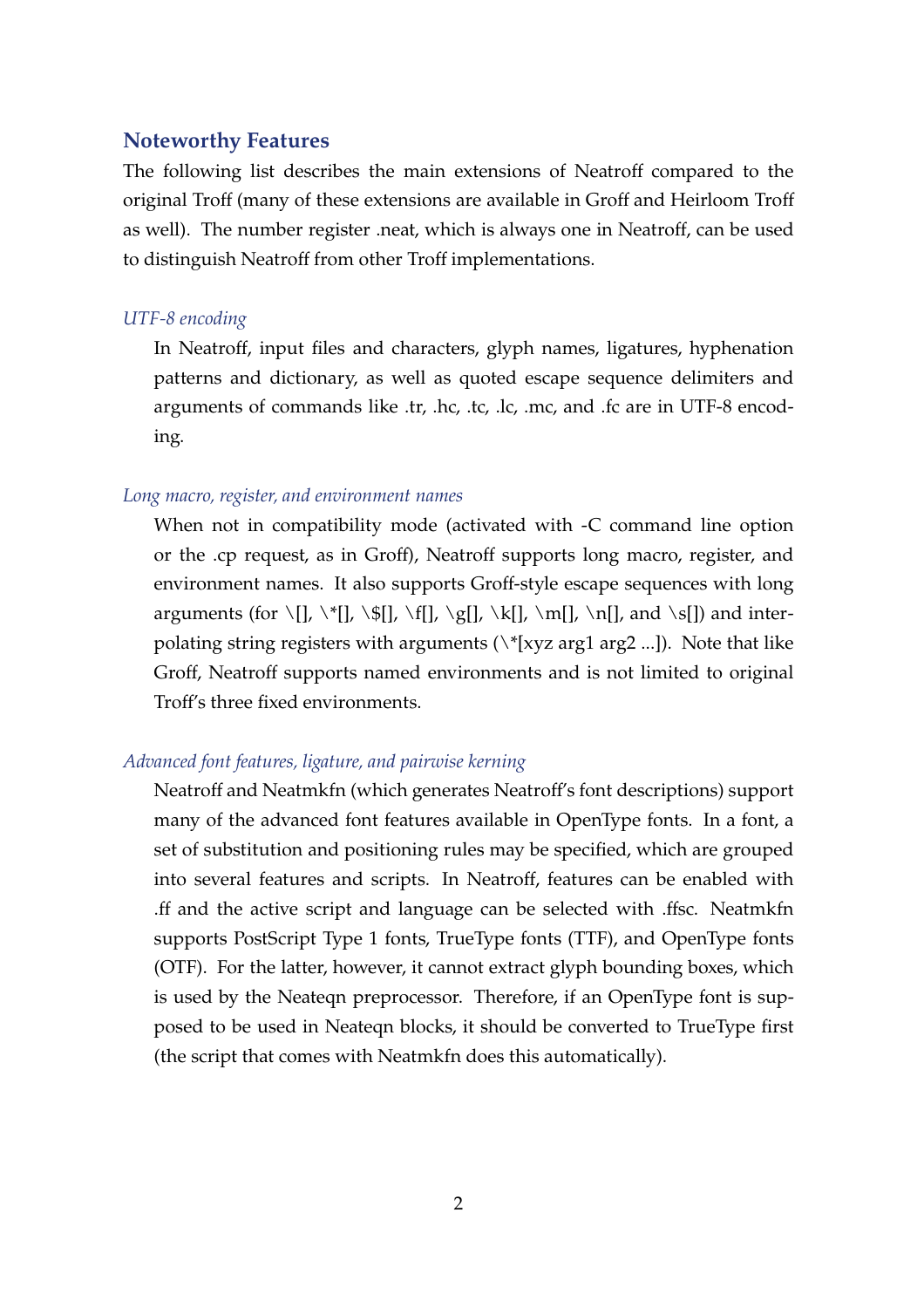#### *Whole paragraph text formatting*

Neatroff supports filling whole paragraphs at once, to achieve more uniform word spacing. Like Heirloom Troff, the .ad request accepts arguments p or pb, pl, and pr, which are equivalent to b, l, and r, except that the filling is done for whole paragraphs, i.e., words are collected until a line break is issued. This inevitably changes the behaviour of some requests and traps: several lines may be collected and ready to be output while executing them. For the end macro, Troff invokes the macro specified with .em request without flushing the last incomplete line. Neatroff follows the same behaviour even when formatting whole paragraphs and does not write any of the collected lines to the output. Since after the end macro no new page is started, collected lines may be unexpectedly written to the end of the last page of the document. To change that, the end macro can invoke the .br request. For requests that cause break, using ' as the control character prevents writing any line of the collected paragraph to the output, as expected. The exception to this rule is 'br, which formats the words collected so far and outputs all resulting lines except the final incomplete line (this is useful, for instance, for footnotes, which should be inserted in the same page).

#### *Paragraph formatting algorithm*

For deciding at what points to break a paragraph into lines, Neatroff assigns a cost to each possible outcome: a cost of 100 is assigned to each stretchable space that has to be stretched 100 percent. The cost grows quadratically and the cost of stretching a space 200 percent is 400. There are requests that adjust the algorithm Neatroff uses for performing paragraph formatting. The .hycost request changes the cost of hyphenating words. The default value is zero. The \j escape sequence, as in Heirloom Troff, specifies the extra cost of line break after a word; for instance, in "Hello\j'10000' world", the words are not split by the line breaking algorithm, unless absolutely necessary (i.e., if other options are more costly). The escape sequence  $\setminus\sim$  introduces non-breakable stretchable space. Also, to prevent paragraphs with very short last lines, the .pmll (paragraph minimum line length) sets the minimum length of a formatted line, specified as a percentage of  $\ln(1; \text{``.pmll } 15 \text{''},$  for instance, ensures that the length of last line of each paragraph is at least 15% of its other lines; otherwise, a cost proportional to the value specified as its second argument is added.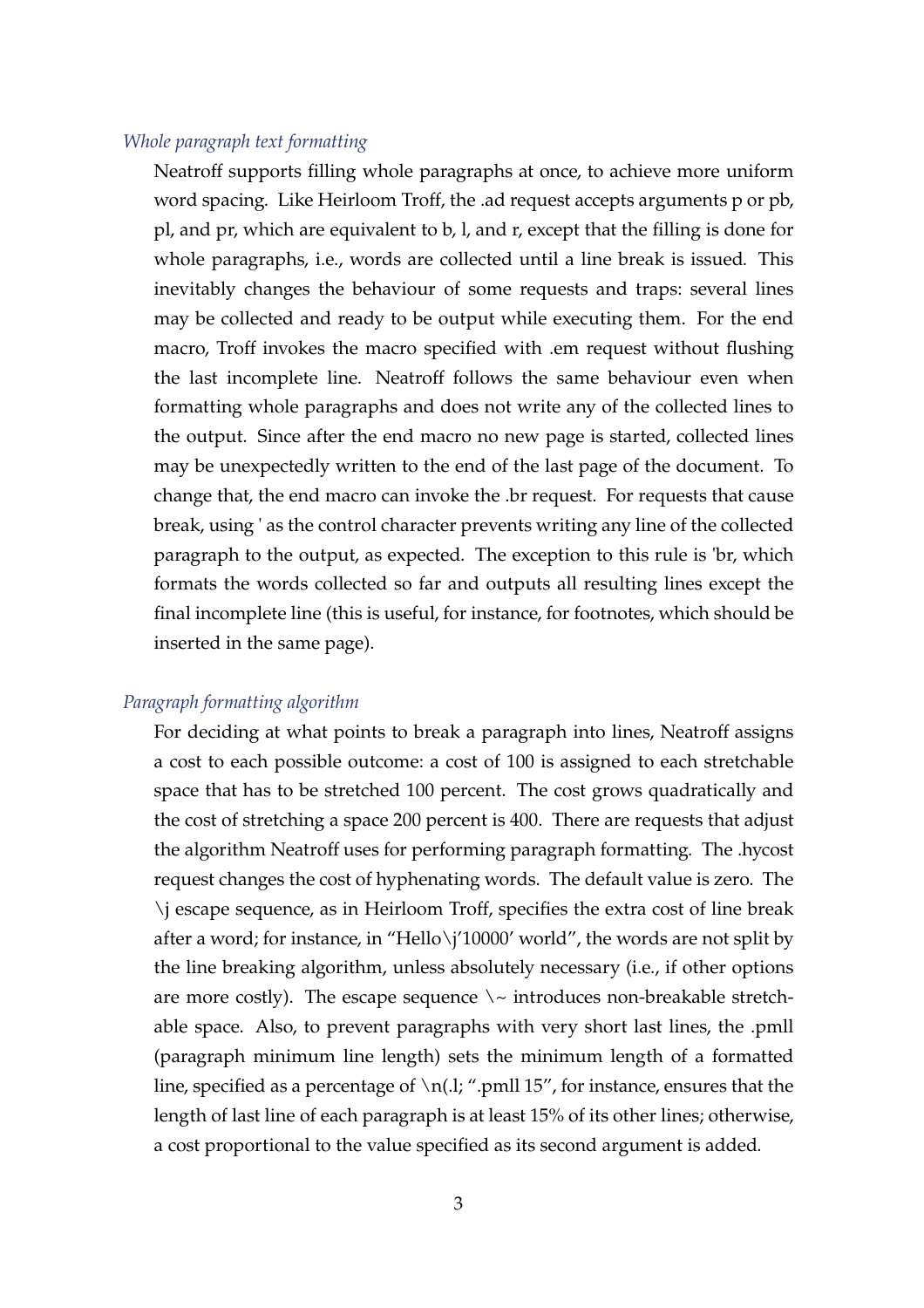#### *Controlling word spaces*

The .ssh request sets the amount (in percentage) by which the stretchable spaces in a line may be shrunk while formatting lines. The default value is zero. Also, the second argument of .ss request specifies sentence space, as in Groff or Heirloom Troff.

#### *Macros and their arguments*

In a macro,  $\setminus$  \$\* is replaced with macro's argument separated by spaces.  $\setminus$  \$@ is like  $\$\ast$ , but quotes the arguments as well.  $\$\wedge\$\$  is like  $\$\circledast$ , except that it escapes the double quotes in the arguments. The arguments can be shifted with .shift request. Neatroff also supports blank line macro (.blm) and leading space macro (.lsm).

#### *Text direction*

Neatroff supports text direction to render right-to-left languages. .<< and . $>>$  requests specify text direction and  $\<$  and  $\>$  escape sequences change it temporarily for including words in the reverse direction. The value of number registers .td and .cd indicate the current text and temporary directions respectively; zero means left-to-right and one means right-to-left. Neatroff starts processing text direction, after the first invocation of .<< or .>>.

#### *Keshideh justification and cursive scripts*

A new adjustment type (.ad k) allows inserting Keshideh characters before justifying text with hyphenation and spaces. Neatroff also supports cursive scripts, which require connecting glyphs at their cursive attachment positions, as defined in the fonts.

#### *Font manipulation*

In Neatroff, the mapping between Troff character names and glyphs in a font can be modified with .fmap request: ".fmap F C G" maps Troff character C to the glyph with device-specific name G for font F. When this glyph does not exist in F, Neatroff assumes that the character C is not present in the font. When G is missing, the effect of .fmap for character C is cancelled. Neatroff also implements Groff's .fspecial and .fzoom requests: after ".fspecial FN S1 S2 ...", when the current font is FN, the fonts S1, S2, ... are assumed to be special.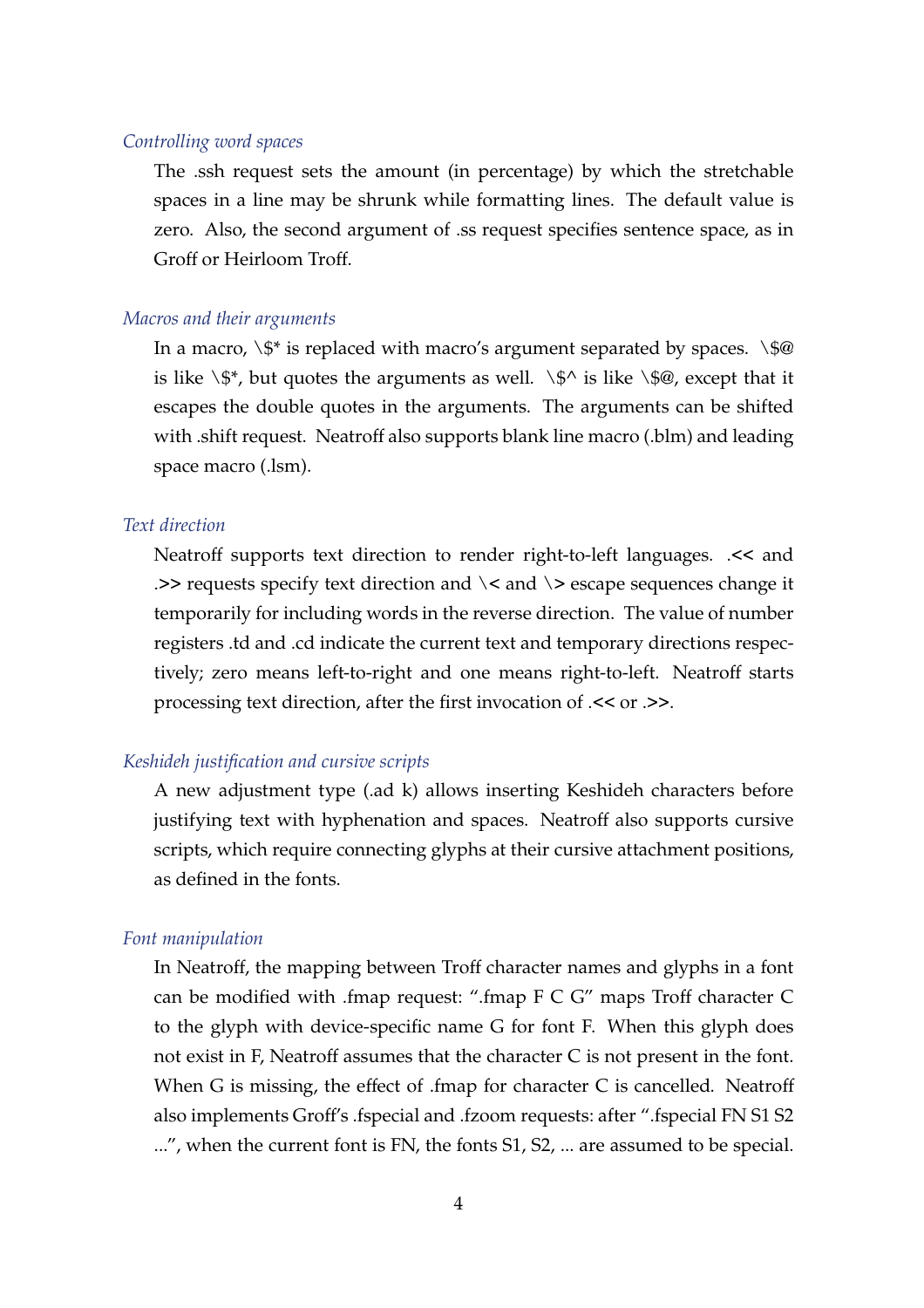Also, ".fzoom FN zoom" scales font FN by the second argument after dividing it by 1000.

#### *Colour support*

Neatroff supports colours with .cl request and \m[] escape sequence. Unlike Groff, colours need not be defined beforehand and can be specified directly. The argument of  $\mathcal{S}$  can be predefined colour names (e.g. blue), predefined colour numbers (0 for black, 1 for red, 2 for green, 3 for yellow, 4 for blue, 5 for magenta, 6 for cyan, and 7 for white), #rgb and #rrggbb for specifying colours in hexadecimal RGB format, #g and #gg for specifying grey with the given hexadecimal level, and empty  $(\mbox{m}$ []) for the previous colour. The current colour is available in .m number register.

#### *Hyphenation language*

The .hpf request loads hyphenation patterns, exceptions, and character mappings from the addresses specified via its arguments. The specified files should contain nothing but utf-8 patterns, exceptions and mappings respectively (i.e. no TeX code), just like the files whose names end with .pat.txt, .hyp.txt and .chr.txt in CTAN for TeX [\(link](ftp://ftp.ctan.org/tex-archive/language/hyph-utf8/tex/generic/hyph-utf8/patterns/txt/)). The .hpfa request is like .hpf, except that it does not clear the previous hyphenation patterns and exceptions. The second and third arguments of these requests are optional. With no arguments, these requests load English hyphenation patterns and exceptions. Also the ".hcode abcd..." request, assigns the hyphenation code of b to a and the hyphenation code of d to c; initially all upper-case ASCII letters are mapped to their lower-case forms.

#### *Filled drawing objects*

Neatroff supports Groff-style polygons and filled drawing objects (p, C, E and P commands for \D escape sequence). In Neatroff, however, there is no specific background colour; objects are filled with the current colour (.m number register). Furthermore, in Neatroff the edges of polygons can be lines, arcs, or splines; a letter among the arguments of  $\D'p$  ..' specifies the type of the subsequent edges: 'l', 'a', and '~' for lines, arcs, and splines respectively.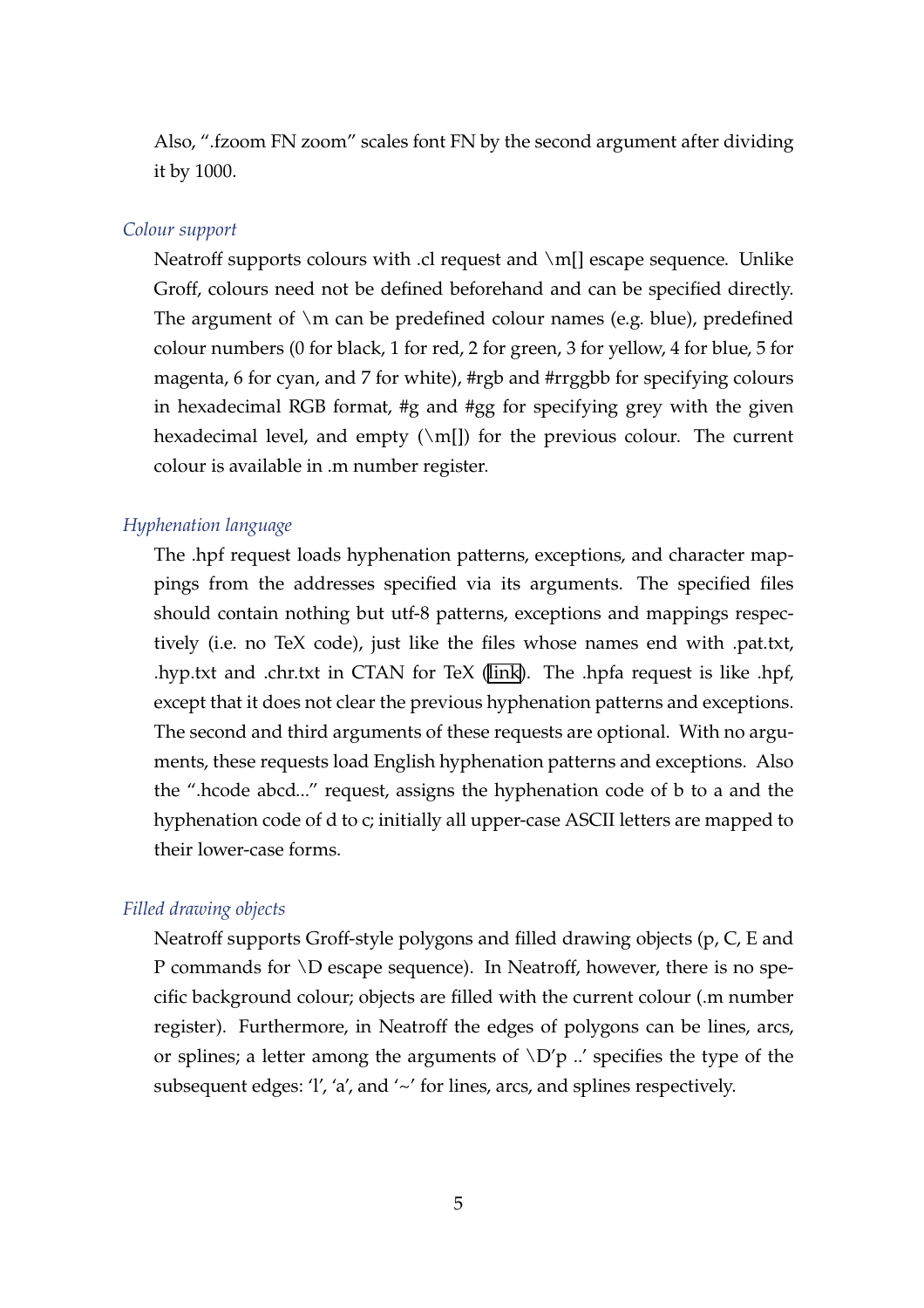#### *Conditional escape sequence*

Neatroff supports a new escape sequence for conditional interpolation: the escape sequence \?'cond@expr1@expr2@', evaluates cond (exactly as if it is a .if condition) and interpolates expr1, if the condition is true, and expr2, otherwise. The delimiter (@ in this example) can be any character that cannot be part of the condition; for numerical expressions, for instance, it cannot be a digit, an operator sign, or a scale indicator, unless separated from the condition with  $\&$ . The final delimiter, and even expr2, may be omitted, thus \?'cond@expr' is valid; Neatroff interpolates expr if cond is true.

#### *Neatpost-specific device commands*

Neatpost can produce both PostScript and PDF. The escape sequences  $\chi$ *'*eps img.eps [width [height]]' and  $\X$ 'pdf img.pdf [width [height]]' in Neatroff instruct Neatpost to include the given EPS or PDF file; the former works only when the output is PostScript and the latter when the output is PDF. They include the given EPS/PDF file with its lower left corner at the current point. If the width or height are given (in basic units), the image is scaled appropriately. Neatroff also supports  $\X$  rotate deg' for rotating the current page around the current point.

#### *Helper Macro Packages*

In addition to the standard Troff macro packages, such as -ms, -mm, and -me, which are imported from Plan 9 Troff, Neatroff comes with a few convenient helper macro packages as follows (these macros are included in neatroff\_make): for drawing simple tables without the tbl preprocessor -mtbl, for including EPS and PDF images -meps, for drawing simple charts and graphs -mgr, for floating objects -mkeep. Some Groff-specific macros are implemented in -mgnu, such as open, opena, close, write, pso, and mso. Also, -men and -mfa include -ms-like macros for creating short English and Farsi documents.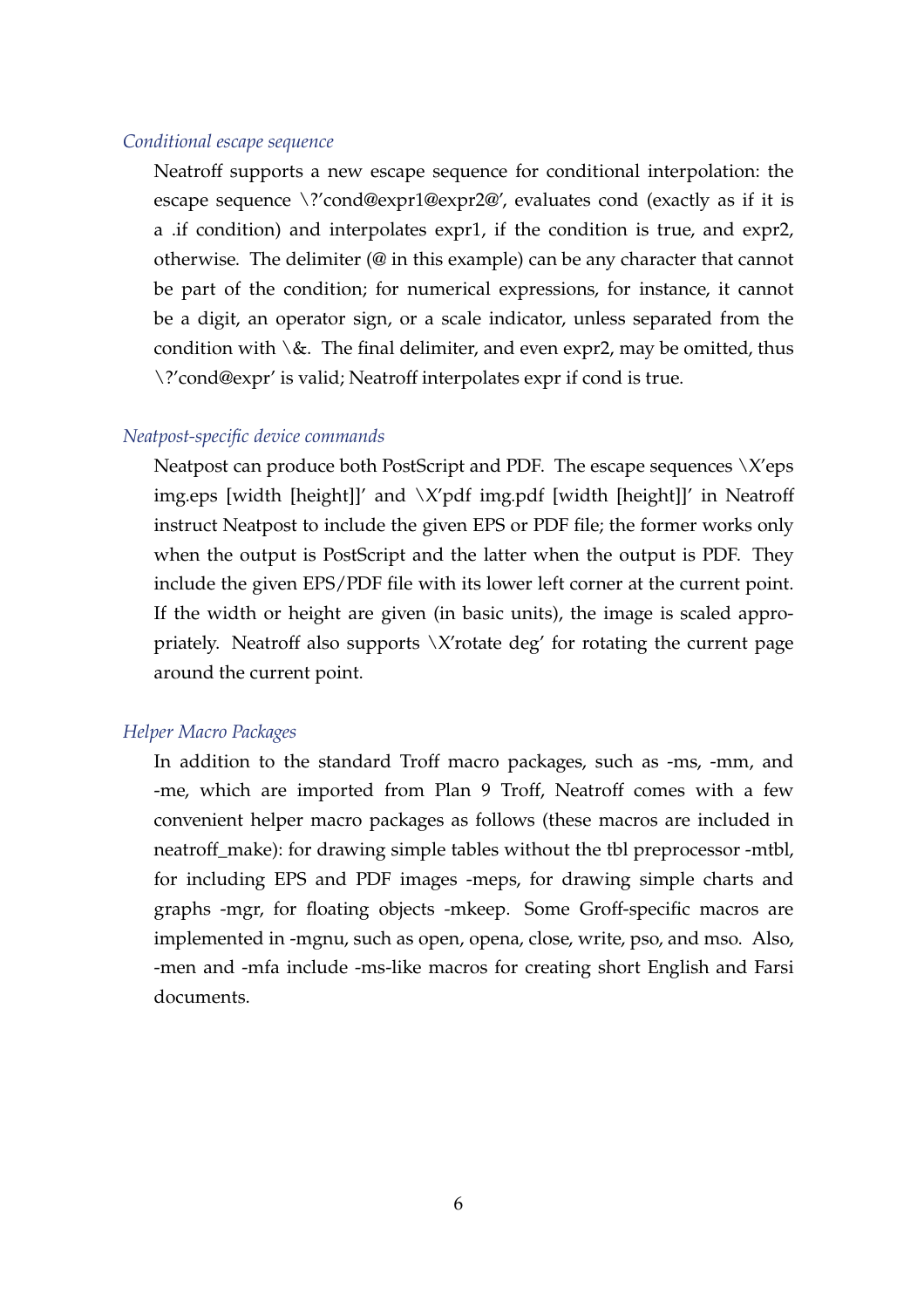### **Summary of New Requests**

This is the list of new requests available in Neatroff compared to those documented in "Troff User's Manual" by Ossanna and Kernighan.

# **.ad p\* b E** With values pl, pr, pb, and p, this request instructs Neatroff to perform wholeparagraph line formatting. Also, the value k enables Keshideh justification (kp is the equivalent for whole-paragraph formatting).

#### **.blm M – –**

Specify the blank line macro. If specified, each blank line is treated as an invocation of this macro.

#### **.chop R – –**

Remove the last character of a string register.

**.cl C 0 E**

Change text colour. The current colour is available in the number register \n(.m. With no arguments, the previous colour is selected. The format of the argument and the \m escape sequence are described in the previous section.

#### **.co SRC DST – –**

Copy the contents of register SRC into register DST.

#### **.co+ SRC DST – –**

Append the contents of register SRC to register DST.

#### **.co> R F – –**

Copy the contents of register R into file F.

#### **.co< R F – –**

Read the contents of register R from file F.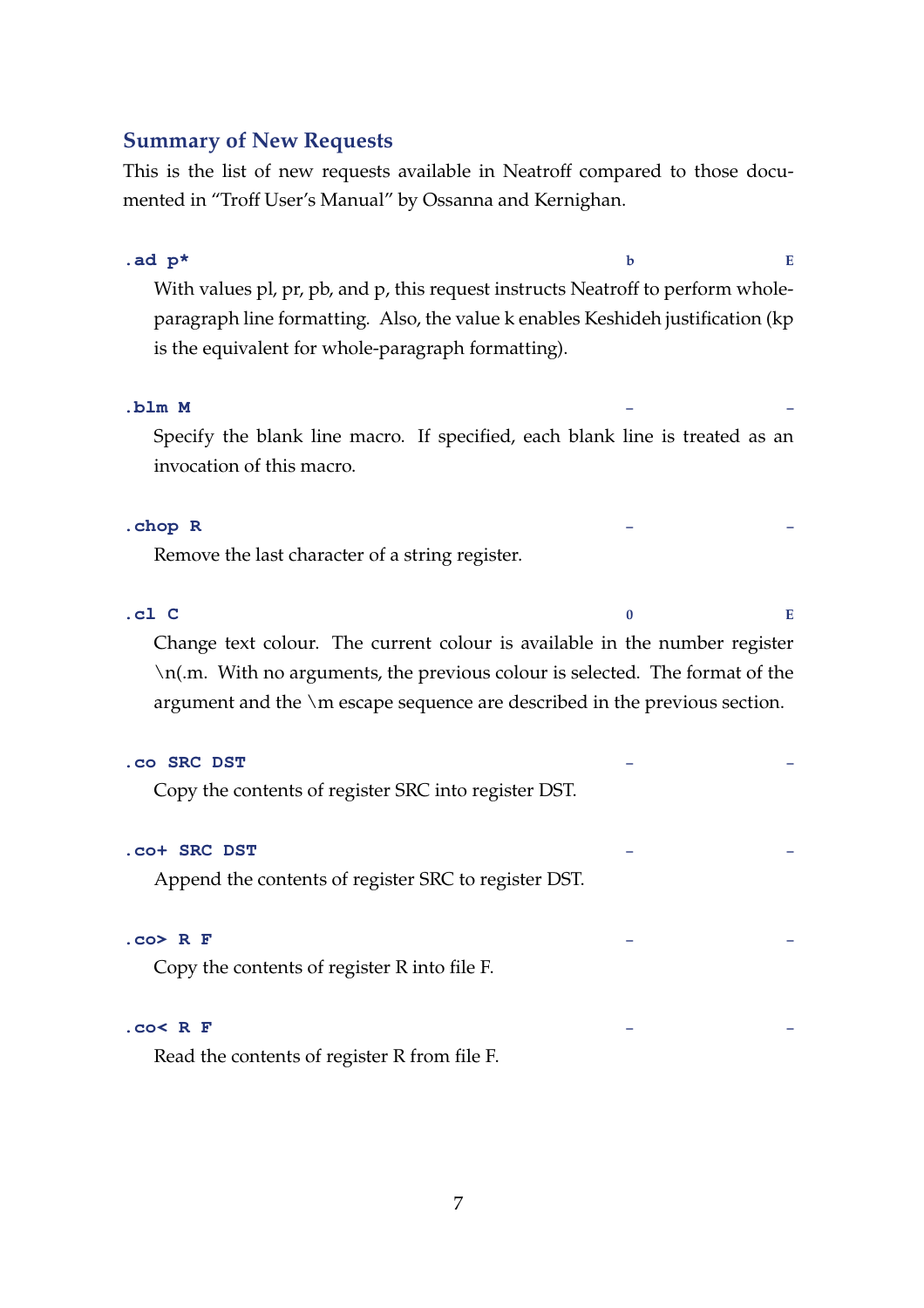#### **.char C DEF – –**

Define Troff character C. If DEF is missing, previous definitions for character C are removed.

#### **.ochar FN C DEF – –**

Define Troff character C only for font FN. If DEF is missing, previous definitions for character C are removed.

#### **.rchar C – –**

Remove the definition of character C.

#### **.eos S T S=.?! T='")]\* –**

Specify sentence characters. The first argument specifies the characters that end a sentence and the second argument specifies the characters ignored after them.

# **.fzoom F N 1000 –**

Magnify the given font by N/1000.

#### **.fp N F L – –**

In Neatroff, if instead of the position of the font to be mounted, N is a dash, the position of the font is decided automatically: if a font with the same name is already mounted, the same position is reused. Otherwise the font is mounted on the next available position.

#### **.ff F +F1 -F2 – –**

Enable or disable font features; the first argument specifies the font and the rest of the arguments specify feature names, prefixed with a plus to enable or a minus to disable. When a feature is enabled, all substitution and positioning rules of a font with that feature name are applied when laying out the glyphs.

#### **.ffsc F SC LN – –**

Specify font's script and language. A Neatroff font description specifies a set of rules for each script and language, grouped into several features. With this request, only the rules for the specified script and language are enabled. By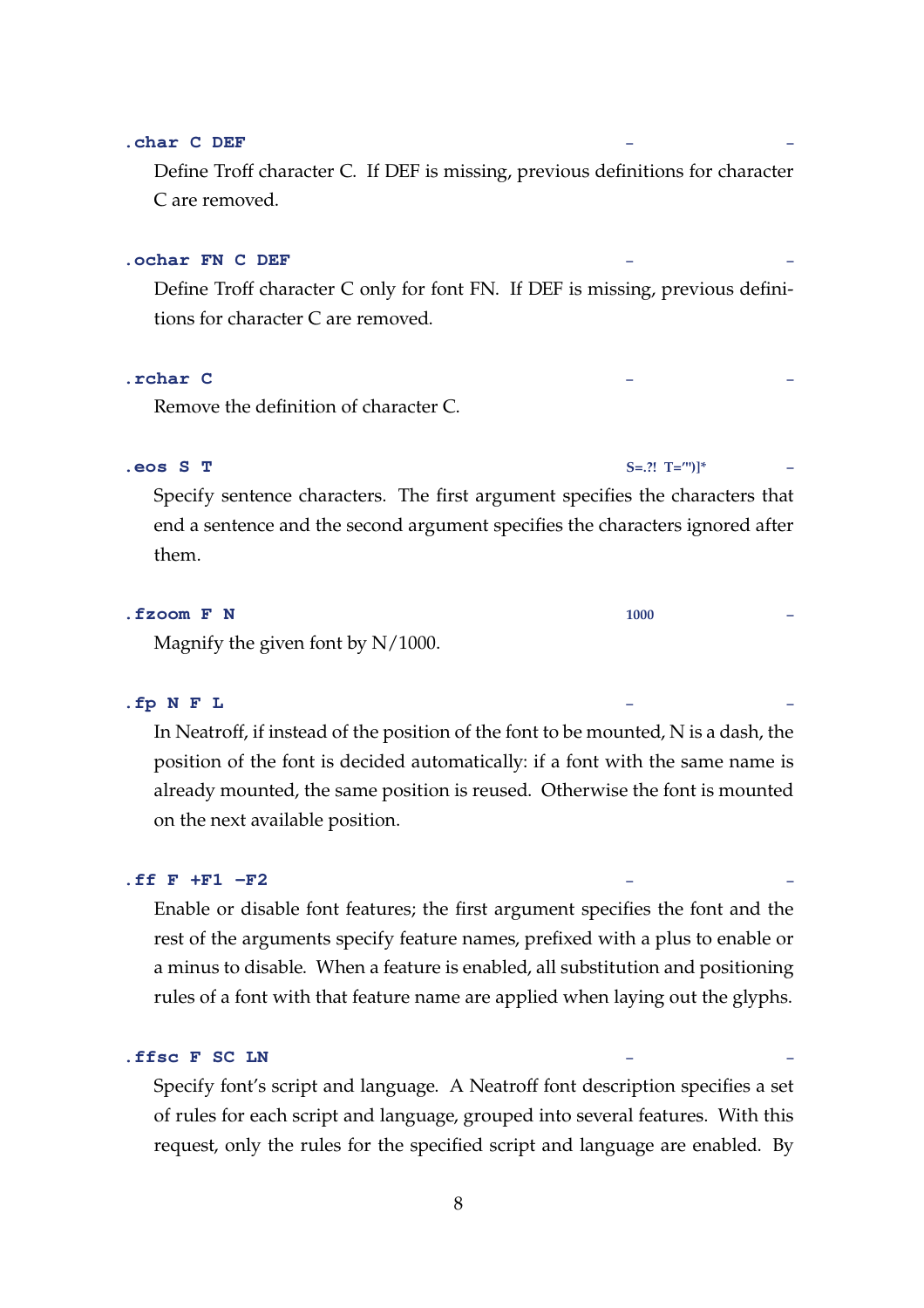default, or when SC is missing, all scripts are selected. When LN is missing, the rules of the default language of the selected script are enabled.

#### **.fspecial F S1 S2 – –**

Set special fonts when the current font is F.

#### **.fmap FN CH GID – –**

Map Troff character CH to glyph with device dependent name GID for font FN. When gid is missing, the effect of mapping CH is cancelled. Neatroff implicitly calls .fmap for all aliases in font descriptions (character definitions whose second column is ").

#### **.hycost N N2 N3 0 E**

Change the cost of hyphenating words when adjusting lines. An argument of 100 assigns to each hyphenation the cost of stretching a space one hundred percent while formatting. The second and third arguments specify additional costs for two and three consecutive hyphenated lines (only when formatting whole paragraphs).

#### **.hlm n 0 E**

Set the maximum number of consecutive hyphenated lines (only when formatting whole paragraphs). The current value is available via  $\ln[\text{hlm}]$ . An argument of zero or a negative number implies no limitation.

#### **.hydash C \:\(hy\(en\(em-\-\(-- –**

Specify the list of characters after which words may be broken (even when hyphenation is disabled) without inserting hyphens.

#### **.hystop C**  $\sqrt{\%}$

Specify hyphenation inhibiting characters. Words containing any of the given characters are not hyphenated, unless after dashes (characters specified via .hydash) or hyphenation indicators  $(\%).$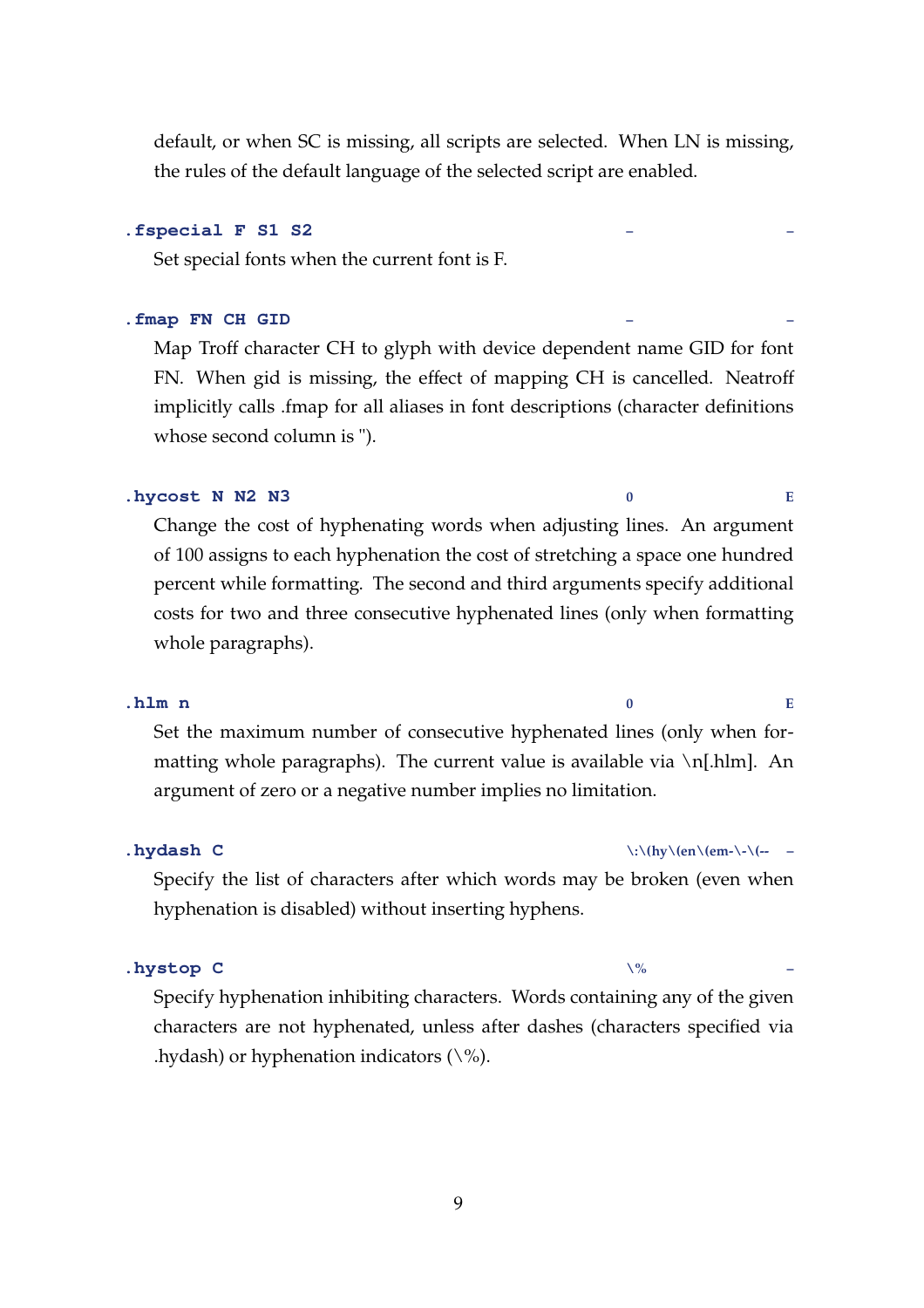| .hpf P H C<br>Set hyphenation files for patterns, exceptions, and mappings. With no argu-<br>ments, loads English hyphenation patterns and exceptions. |          |   |
|--------------------------------------------------------------------------------------------------------------------------------------------------------|----------|---|
| .hpfa P H C<br>Like, .hpf, but do not clear the previous hyphenation patterns.                                                                         |          |   |
| .hcode abcd<br>Assign the hyphenation code of b to a and the hyphenation code of d to c.                                                               |          |   |
| $.$ in $2$<br>Right-side indentation. The current right-side indentation is available in<br>register $\ln$                                             | $\bf{0}$ | Е |
| $.$ ti2<br>Right-side temporary indentation.                                                                                                           | 0        | E |
| .kn N                                                                                                                                                  | 1        | Е |

Enable or disable pairwise kerning (current value available through \n[.kn]).

#### **.lsm M – –**

Specify the leading space macro. If specified, for each line with leading spaces, this macro is invoked. The register \n[lsn] holds the number of leading spaces removed from the line.

# **.pmll N C 0 E** Set paragraph minimum line length in percentage. To shorter lines, Neatroff assigns a cost proportional to the value specified as the second argument (or 100, if missing) when formatting paragraphs. Number registers \n[.pmll] and \n[.pmllcost] store the values passed to .pmll.

### **.>> .<< left-to-right E**

Render text in left-to-right or right-to-left direction. See the first section for an explanation of escape sequences  $\>$  and  $\<$ .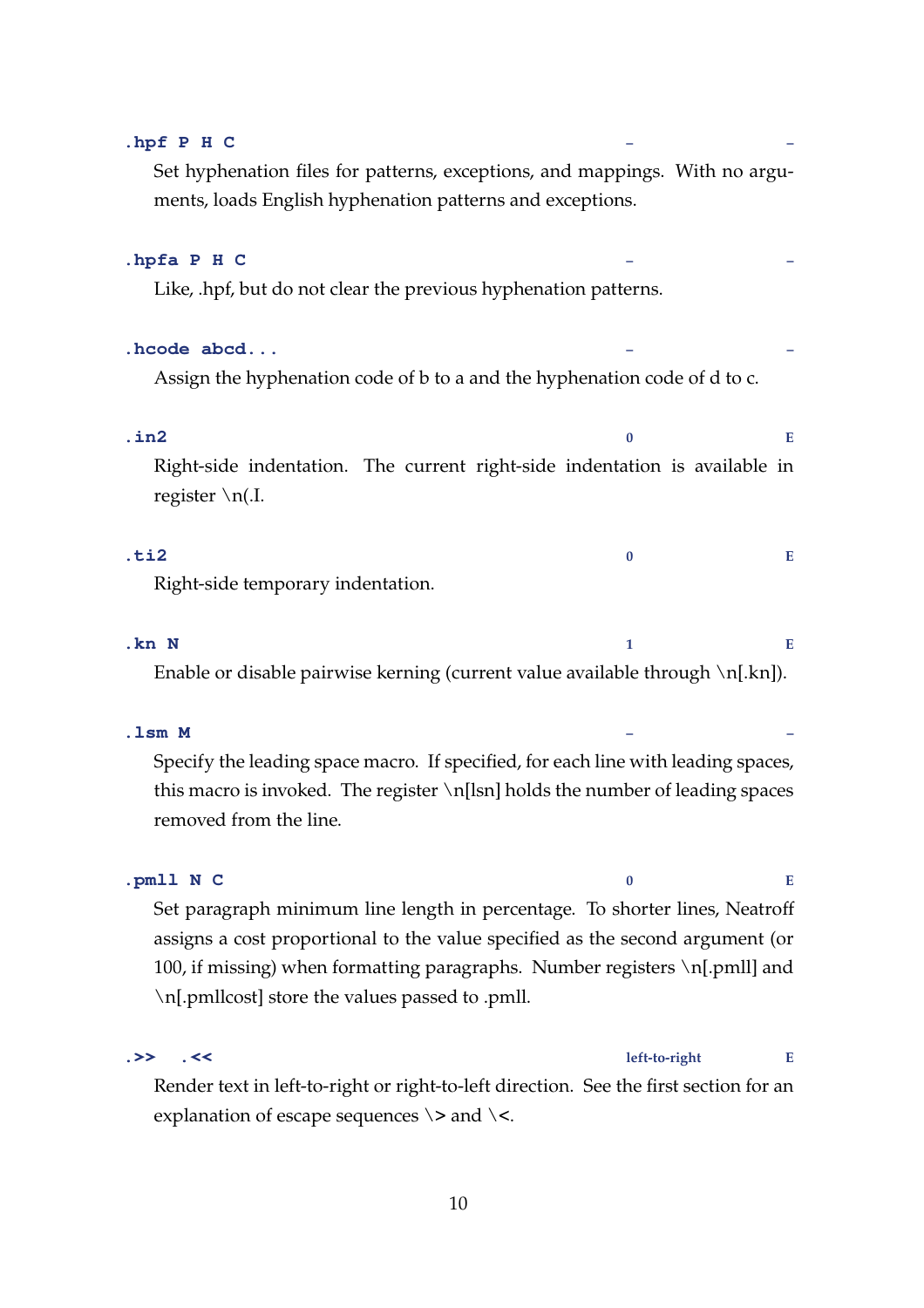#### **.shift N – –**

Shift macro arguments by N positions.

#### **.ssh N 0 E**

Set the amount stretchable spaces in formatted lines may be shrunk in percentage (available through \n[.ssh]).

#### **.ss M N M=12 N=12 E**

The second argument sets sentence space size (available in  $\n\ln\{\text{sss}\}.$ 

### **.tkf FN S1 N1 S2 N2 – –**

Enable track kerning for font FN. If the point size is at most S1, the width of each character is increased by N1 points, if it is at least S2, the width of each character is increased by N2 points, and if it is between S1 and S2, the width of each character is increased by a value between N1 and N2, relative to the difference between the current point size and S1.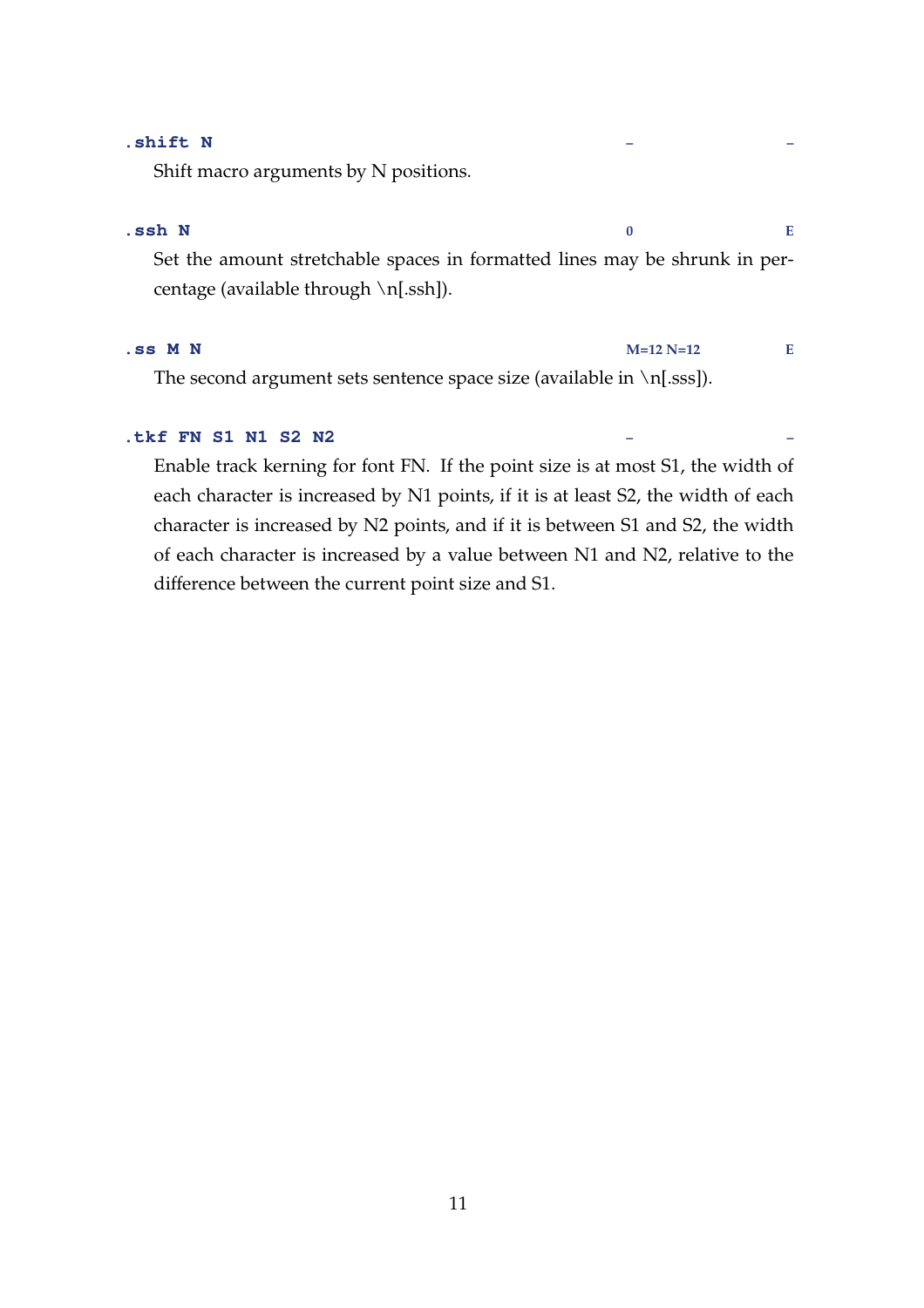#### **Notes**

#### *The standard macro packages*

The standard Troff macro packages and a top-level build script to obtain and install Neatroff are available in neatroff\_make git repository [\(link](http://litcave.rudi.ir/)). "Getting Started with Neatroff"([link\)](http://litcave.rudi.ir/neatstart.pdf) explains how to use this repository.

#### *Formatting equations with Neateqn*

Neateqn is an eqn preprocessor for Neatroff. It implements many of the extensions introduced in Groff's eqn preprocessor. It can use TeX's Computer Modern-style bracket-building symbols, if available. "Typesetting Mathematics with Neateqn" [\(link\)](http://litcave.rudi.ir/neateqn.pdf) introduces Neateqn.

#### *Generating the output device*

The Neatmkfn program [\(link\)](https://github.com/aligrudi/neatmkfn) generates Neatroff font descriptions for AFM or TrueType fonts (OpenType fonts are converted to TrueType first). It includes a script to create a complete output device for Neatroff.

#### *Missing requests*

A few requests of the original Troff are not implemented: .pi, .cf, .rd, .pm, .ul, .cu, .uf,  $\H$ , and  $\S$ .

#### *Porting and distribution*

Given that Neatroff, Neatpost, Neatmkfn, and Neateqn can be compiled with Neatcc, porting them to other Unix variants besides Linux should not be difficult. Note that Neatroff is released under the ISC licence.

#### *List of OpenType font features*

As mentioned in previous sections, font features can be enabled and disabled with .ff request. For the list of OpenType features in general and their descriptions, see the list of typographic features in Wikipedia([link](https://en.wikipedia.org/wiki/List_of_typographic_features)) or OpenType specification [\(link](http://www.microsoft.com/typography/OTSPEC/featurelist.htm)).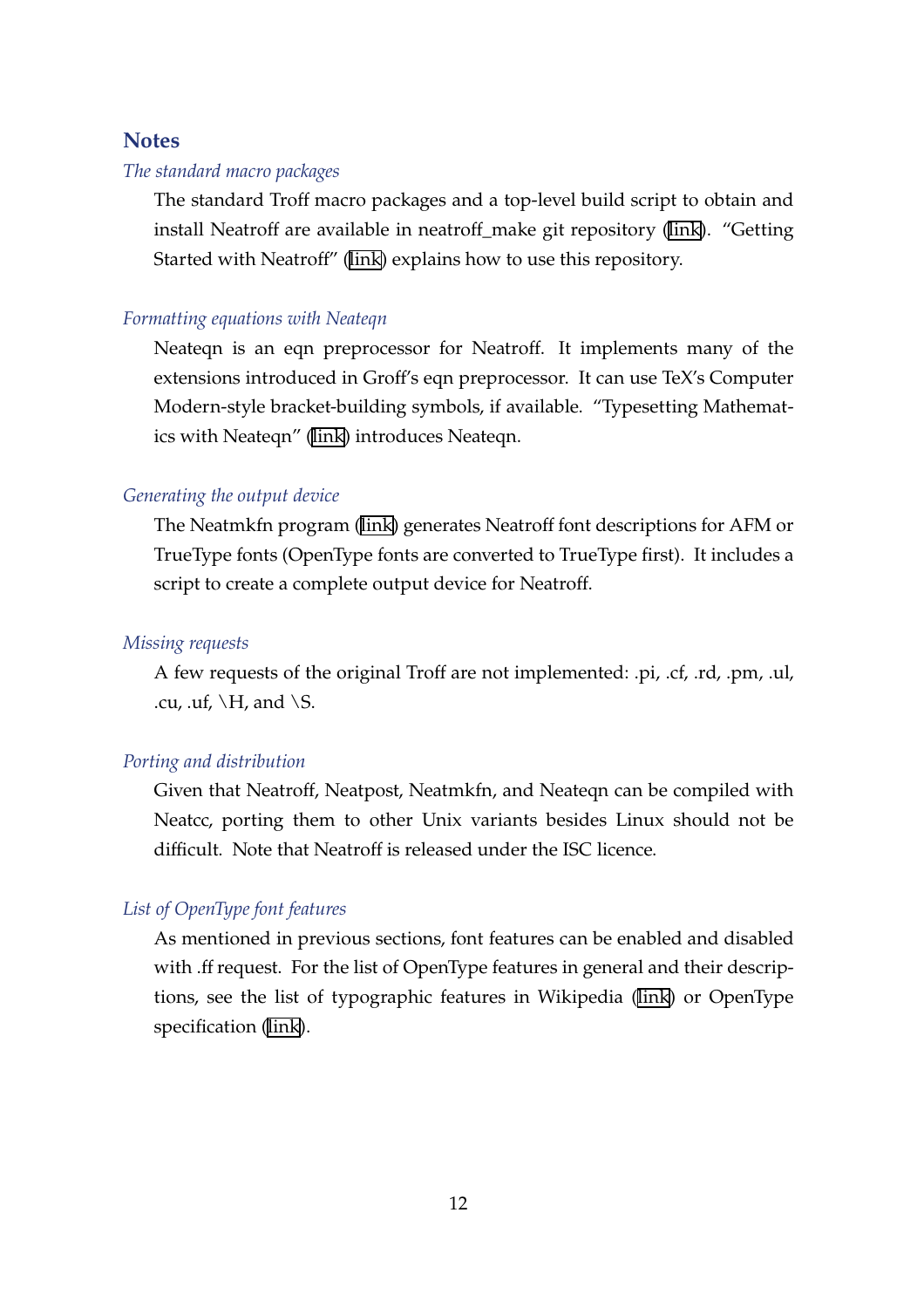#### **Font Description Files**

The format of font description files in Neatroff, although still mostly backward compatible, has been slightly changed. The value of special, spacewidth, and ligatures parameters retain their old meanings; sizes and name parameters are ignored, however. The value of the fontname parameter in Neatroff specifies the device name of the font (e.g. Times-Roman); Neatpost uses it to map Troff fonts to PostScript fonts. In the charset section, the forth field is always the device-specific name of the glyph (accessible with  $\overline{N}$  escape sequence) and the optional fifth field specifies glyph's code (the fourth field of the original Troff).

In addition to the old charset section of the original Troff, Neatroff supports a new syntax for defining characters and kerning pairs. Lines starting with the word "char" define characters (similar to lines in the charset section) and lines starting with "kern" specify kerning pairs. For the latter, "kern" is followed by three tokens: the name of the first glyph, the name of the second glyph, and the amount of kerning between them. Specifying the name of glyphs (the fourth field after "char") instead of character names allows specifying kerning pairs for glyphs not mapped to any characters (may be later with .fmap request) or specifying kerning pairs only once for all aliases of a character. Here are a few lines of a font description file for Neatroff, created with Neatmkfn.

```
name R
fontname Times-Roman
spacewidth 25
ligatures fi fl 0
# the list of characters
char ! 33 2 exclam 33
char . 25 0 period 46
char A 72 2 A 65
char B 67 2 B 66
char C 67 2 C 67
# the kerning pairs
kern A C -5
kern A period -1
```
The width column of the character definition lines can optionally include four more numbers, separated with commas, that describe the bounding boxes of the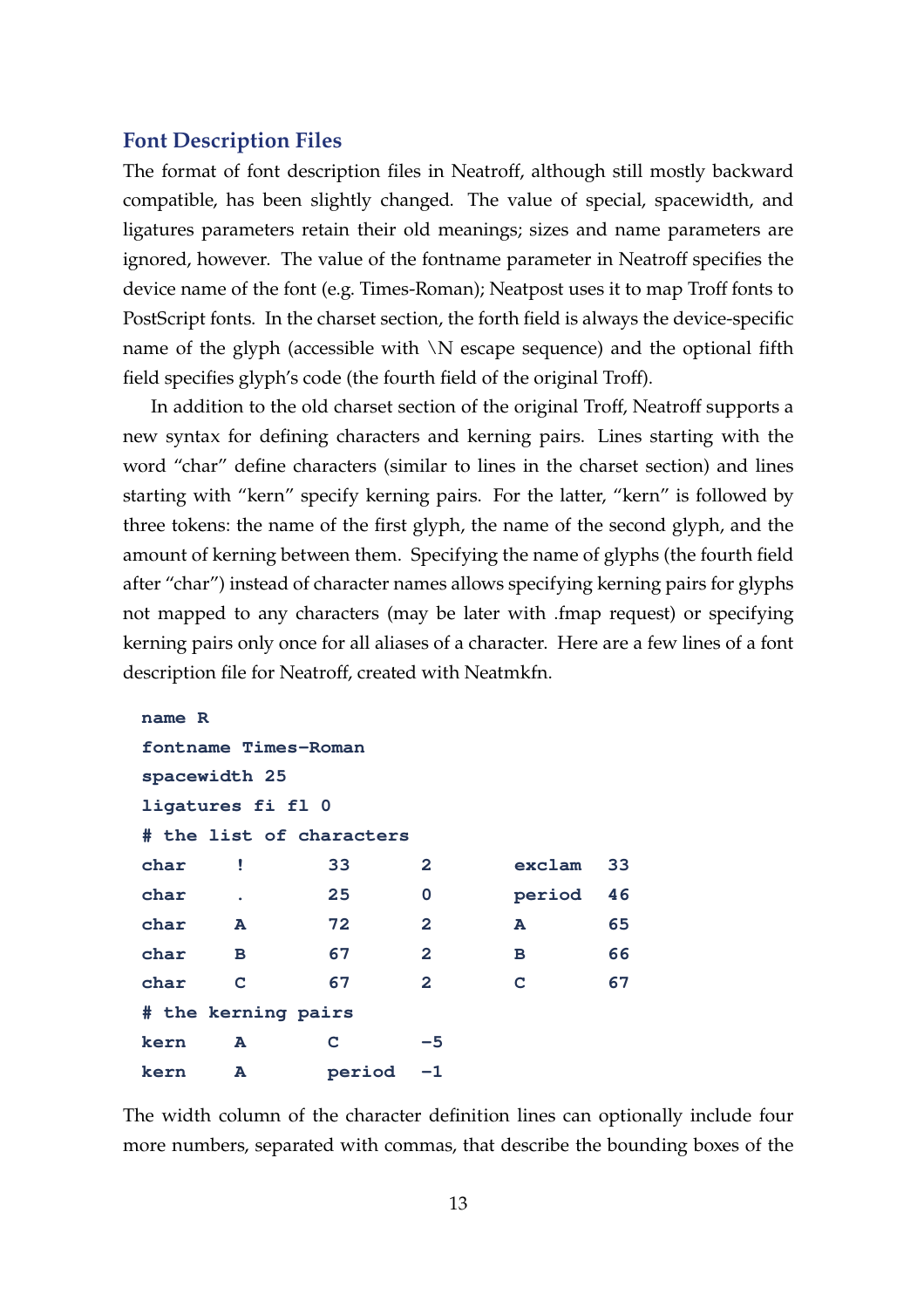glyphs. The bounding boxes are used in the \w escape sequence; after this escape sequence, the value of the bbllx, bblly, bburx and bbury number registers are modified to represent the bounding box of the argument of  $\wedge w$ .

To use the advanced features present in TrueType and OpenType fonts, Neatroff supports lines that define substitution and positioning rules (lines starting with "gsub" and "gpos" respectively). Note that unlike Heirloom Troff, which implements non-contextual single-character substitutions, Neatroff implements many of the more complex OpenType substitution and positioning features. The following example shows how such features are defined in Neatroff font descriptions:

## **gsub liga:latn 4 -gl1 -gl2 -gl3 +gl123 gpos kern:latn 2 gl1:+0+0-5+0 gl2**

In this example, the first line defines a 3-character ligature (with feature name "liga" and script name "latn") and the second defines pairwise kerning for the pair of glyphs gl1 and gl2 (decreasing the horizontal advance of gl1 by 5 basic units; with feature name "kern" and script name "latn"). The patterns can be longer and more detailed, defining context or glyph groups, to support OpenType features that require them; for examples, see the files generated by Neatmkfn.